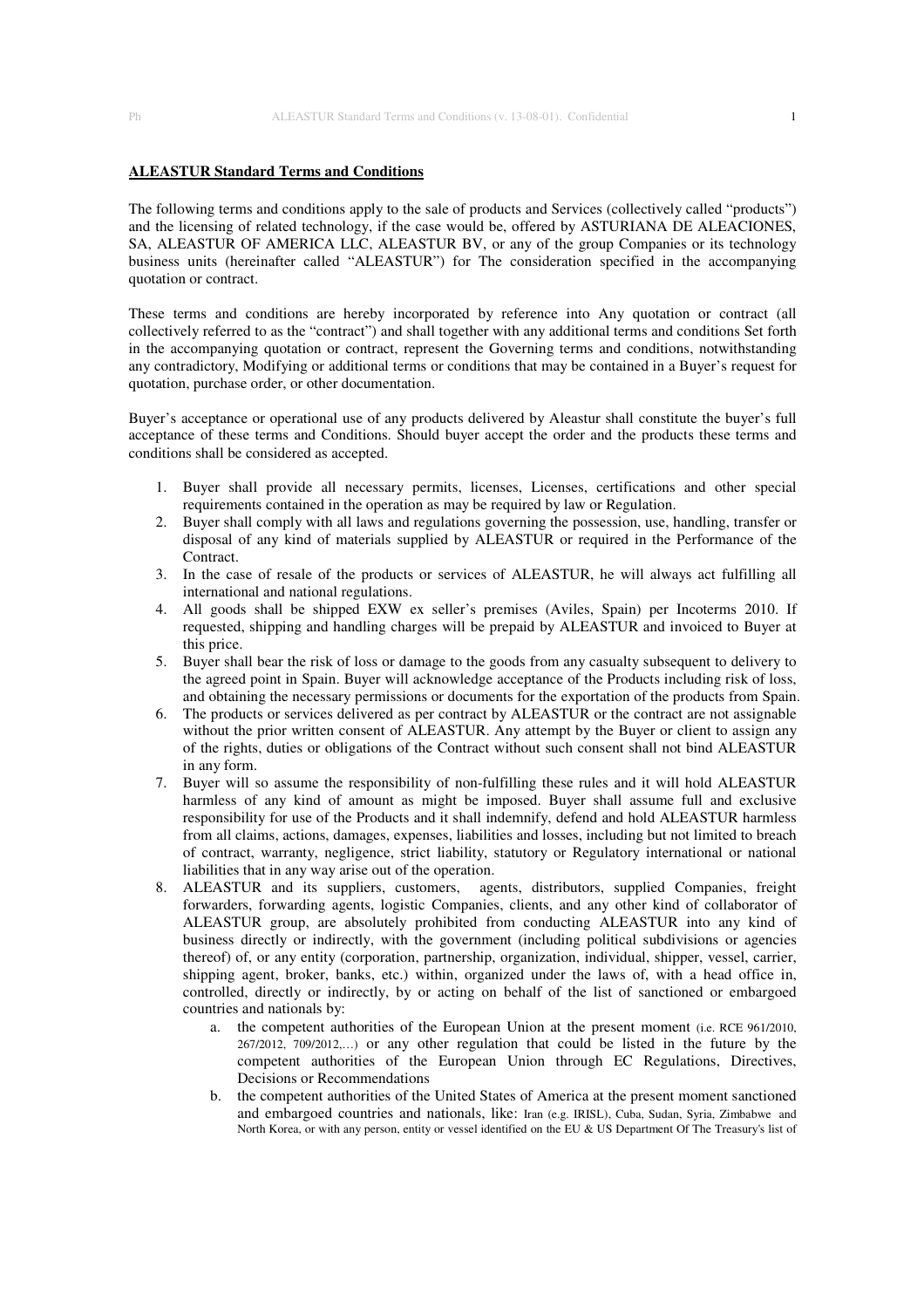Specially Designated Nationals and Blocked Persons (i.e. "SDN List"), or any other than could be listed in the future by the competent authorities of the United States Government.

- c. the competent authorities of the United Nations organization at the present moment through international treaties or national regulations, including the United Nations regulations and recommendations on International Commerce exclusions and prohibitions (i.e. Resolutions 1132 (1997) Sierra Leona; 918 (1994) Rwanda; 1343 (2001) Liberia; 1298 (2000) Eritrea & Ethiopia; 985 (1995) Liberia; 864 (1993) Angola; 841 (1993) Haiti; 724 (1991) Yugoslavia; 748 (1992) Jamahiriya Arab Libya; 661 (1990) Iraq & Kuwait; 421 (1977) South Africa), or any other than could be listed in the future by the competent authorities of the United Nations Council.
- 9. Applicable for sales to Buyers and/or shipments outside the European Union or the United States: Buyer agrees that ALEASTUR's performance under the contract is subject to all of the required and continuing European Union and United States (EU  $&$  US) Government approvals, clearances, regulations, and export licenses.
	- a. ALEASTUR shall be excused from its obligation to obtain or maintain any required approvals, clearances and/or export or import licenses, to provide those goods or services set forth in the Contract for which such approvals, clearances and/or export or import licenses are required.
	- b. Commodities will be exported in accordance with EU  $\&$  US export regulations, including but not limited to the International Traffic in Arms Regulations, the Export Administration Regulations, the Regulations promulgated by the EU or US Department of Treasury and all other applicable EU & US laws and Regulations (collectively, the "export regulations").
	- c. Diversion contrary to EU & US law is prohibited.
	- d. The Commodities may not be resold, transferred, transhipped or re-exported to any forbidden country without prior authorization by the EU or US Government.
- 10. (Applicable to EU & US Buyers who intend to export shipments outside the EU & US) ALEASTUR's products and services are subject to the EU and US export Regulations. Direct or indirect exportation/transfer contrary to EU or US law is prohibited. Buyer assumes all responsibility for securing commodity classifications, export licenses, shipment, and record keeping in accordance with applicable export regulations of the EU & US Government.
- 11. Buyer acknowledges that:
	- a. any products or services consisting of or contained in Products provided subject to these terms are of EU or US and subject to The EU & US export regulations;
	- b. all sales of Products hereunder are routed transactions within the Meaning of the EU & US export regulations;
- c. any export or re-export thereof must be in compliance with the EU & US export regulations. 12. Buyer agrees that it shall not export or re-export, directly or indirectly any commodities and/or technical data (or direct products thereof) ordered Subject to these terms in any form to
	- a. destinations in Countries mentioned by EU  $&$  US Authorities as prohibited or limited, as specified in paragraphs 2,3  $\&$  4 in these conditions and as could be modified from time to time by the EU & US Authorities and Security Officers,
	- b. destinations that are otherwise controlled or embargoed under EU & US export Regulations or
	- c. entities or individuals which are listed on prohibited lists such as the Table of Denial orders maintained pursuant to such laws or regulations.
- 13. Contract price does not include any taxes, withholding taxes, duties, assessments, liens, or similar charges levied upon ALEASTUR by an entity other than the Spanish Authorities or a political subdivision thereof (hereinafter "Foreign Taxes"), which could be incurred by ALEASTUR as a result of the Contract.
	- a. If ALEASTUR, its collaborators, Or their respective employees are required to pay any Foreign Taxes, or any penalties and/or Interest assessed with respect to Foreign Taxes (hereinafter "Foreign Penalties") the Contract Price shall be correspondingly increased to reimburse ALEASTUR for the full amount of Foreign Taxes Or Foreign Penalties.
	- b. If ALEASTUR, its collaborators, or their respective employees are required to file a return or report with respect to any Foreign Taxes, the Contract price shall be correspondingly Increased to reimburse ALEASTUR for the full cost to prepare and file any such return or report ("Foreign Return Charges"). If no further payments are due to ALEASTUR under the